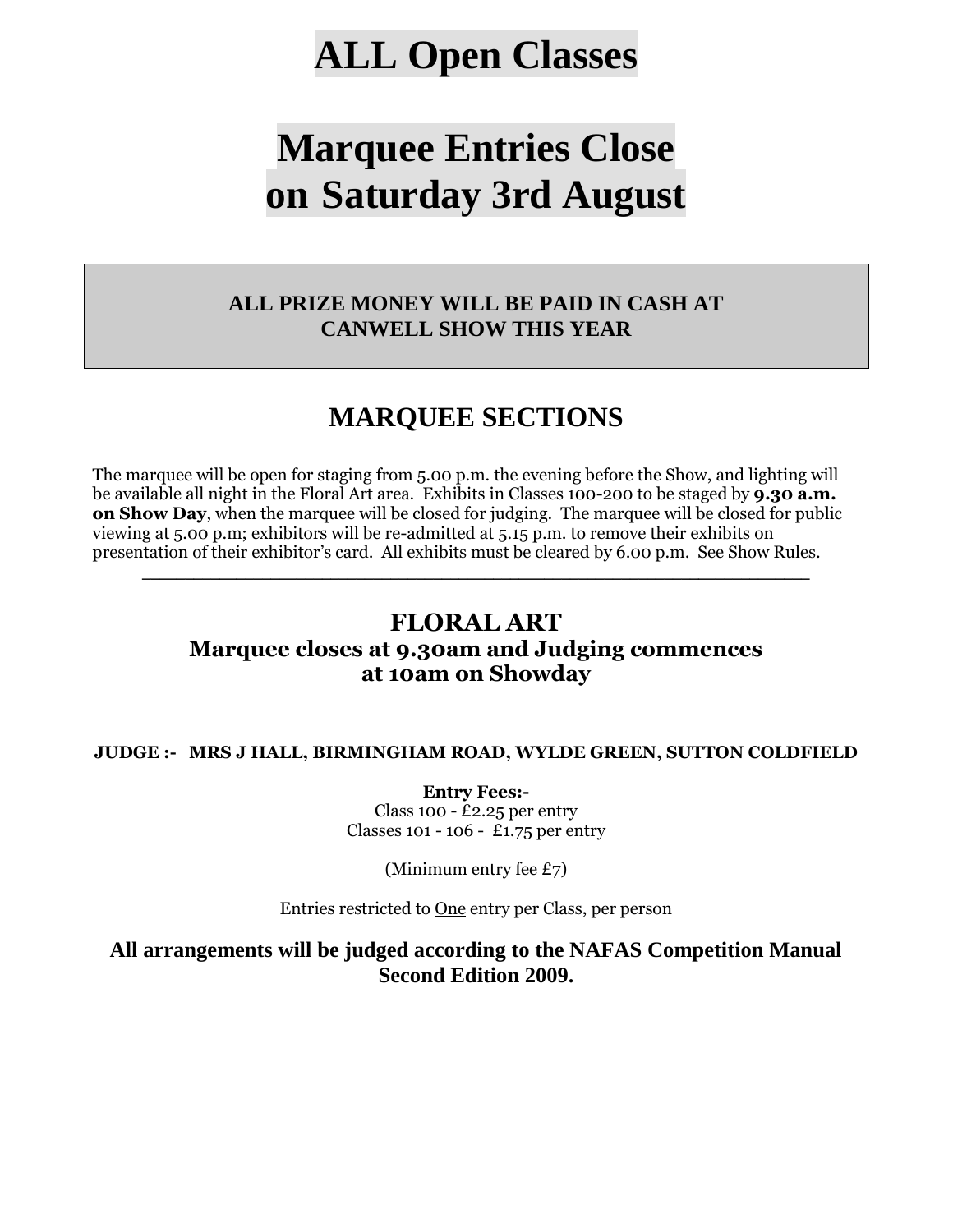A copy of the NAFAS Competition Manual Second Edition 2009 can be obtained from Mrs Simone Squire, NAFAS Trading Officer, South Midlands Area, 18 Wakefield Way, Nether Hayford, Northants NN7 3LV Tel 01327 342167 email [simonesquire@talktalk.net.](mailto:simonesquire@talktalk.net) The cost of the Manual is £5.

Arrangements to be staged at the Showground, except for Classes 103 which may be submitted ready assembled. Classes 102-106 will be staged on tabling covered with white polythene. Competitor's own background may be used but must be self supporting. N.B. all measurements are approximate.

The Committee are not responsible for any loss or damage incurred during the Show.

## **THEME : HOLIDAY TIME**

## **CLASS 100 FOREIGN TRAVEL.** An exhibit.

A white painted 120cm square base, 15cm deep will be provided. Maximum height from base 91cm.

**CLASS 101 GARDEN VISIT**. A pedestal exhibit.

A white painted 120cm square base, 15cm deep will be provided. Competitors to provide own pedestal. Height not to exceed 215cm overall, because of the height of the tent, but may be 200cm across its widest part.

**CLASS 102 FLYING AWAY**. A contemporary / modern exhibit. Space allowed 61cm wide, 67cm depth, height unlimited.

## **CLASS 103 A SMALL WORLD.** A petite exhibit.

Space allowed not more than 25cm width, 25cm depth and 37cm height. May be submitted already assembled.

## **CLASS 104 BY THE SEA** An exhibit.

Space allowed 75cm wide, 67cm depth, 100cm high

**CLASS 105 A TASTE OF THE EAST.** An exhibit. Title to be included. Space allowed 75cm wide, 67cm depth, 100cm high.

**CLASS 106 CONTINENTAL STYLE**. An exhibit.

Space allowed 75cm wide, 67cm depth, 100cm high.

## **BACKGROUND WILL BE MARQUEE EXCEPT CLASS 100**

| Prizes | <b>Class</b> | <u> 1st</u> | <u>2nd</u> | 3rd |
|--------|--------------|-------------|------------|-----|
|        | <b>100</b>   | £45         | $E_{35}$   | £25 |
|        | 101          | £30         | £25        | £20 |
|        | 102-106      | £20         | £15        | £10 |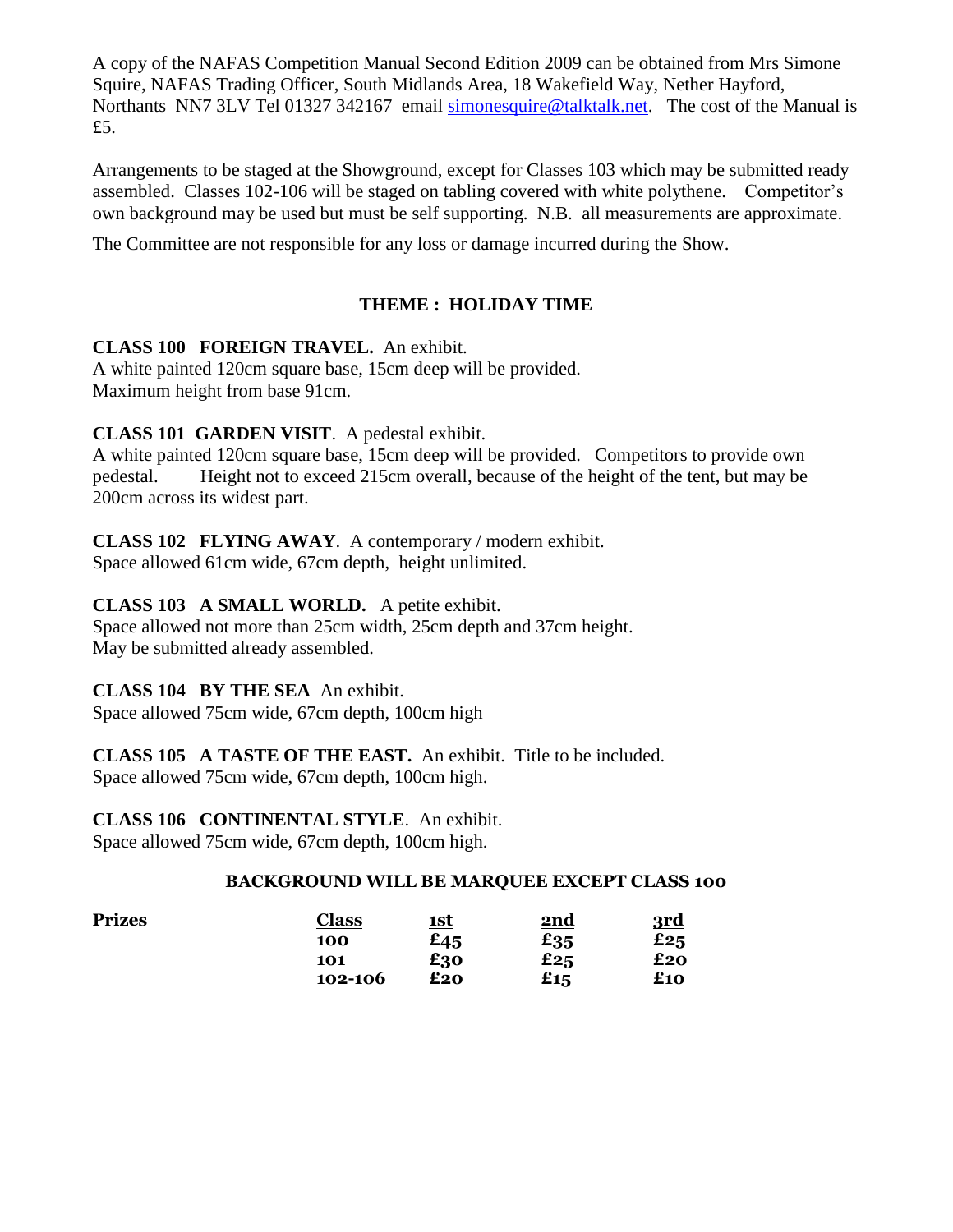# **FLOWERS**

## **Marquee closes at 9.30am and Judging commences at 10am on Showday**

#### **JUDGES:- MR GRAHAM WHITE & MRS JUDY WHITE, WOODLEIGHTON GROVE, UTTOXETER**

**Entry Fee - £1.25 per class (Minimum entry fee £7)**

- 108. **Container of Flower/Foliage All Round Display – space allowed 24" x 24".**
- 109. **Begonia in Flower. Pot Size 6" max.**
- 110. **Begonia Foliage Only. Pot Size 6" max.**
- 111. **Fuchsia Any Cultivar. 5" Max Pot.**
- 112. **Fuchsia Any Cultivar. 8" Max Pot.**
- 113. **Pelargonium Zonal. (everyday Geranium). 5" Max Pot.**
- 114. **Pelargonium Regal. (indoor type). 5" Max Pot.**
- 115. **Pot Plant in Flower (other than Begonia, Fuchsia or Pelargonium).**
- 116. **Pot Plant in Foliage.**
- 117. **Dahlia. 3 Blooms Pom-Pom Variety.**
- 118. **Dahlia. 3 Blooms Cactus Variety.**
- 119. **Dahlia. 3 Blooms Decorative Variety.**
- 120. **A single Stem H.T. Rose.**
- 121. **A Single Stem of Spray Rose.**
- 122. **One Vase of Annuals – Mixed Cultivars.**
- 123. **A Vase of Sweet Peas. 5 Stems Only.**
- 124. **Gladioli. 3 Spikes in Flower.**
- 125. **One Vase of Perennials. Mixed Cultivars.**
- 126. **Lavender. 5 Stems (in Water).**
- 127. **Marigold. 3 Cut Stems (in Water).**
- 128. **3 Stems of Flowering Shrubs/Trees.**
- 129. **3 Stems of Pinks.**
- 130. **One container Cactus or Succulents.**
- 131. **Specimen Cut Flower/Spike except Rose.**

**Prizes : Class 1st 2nd 3rd**

**108-131 £8 £6 £4**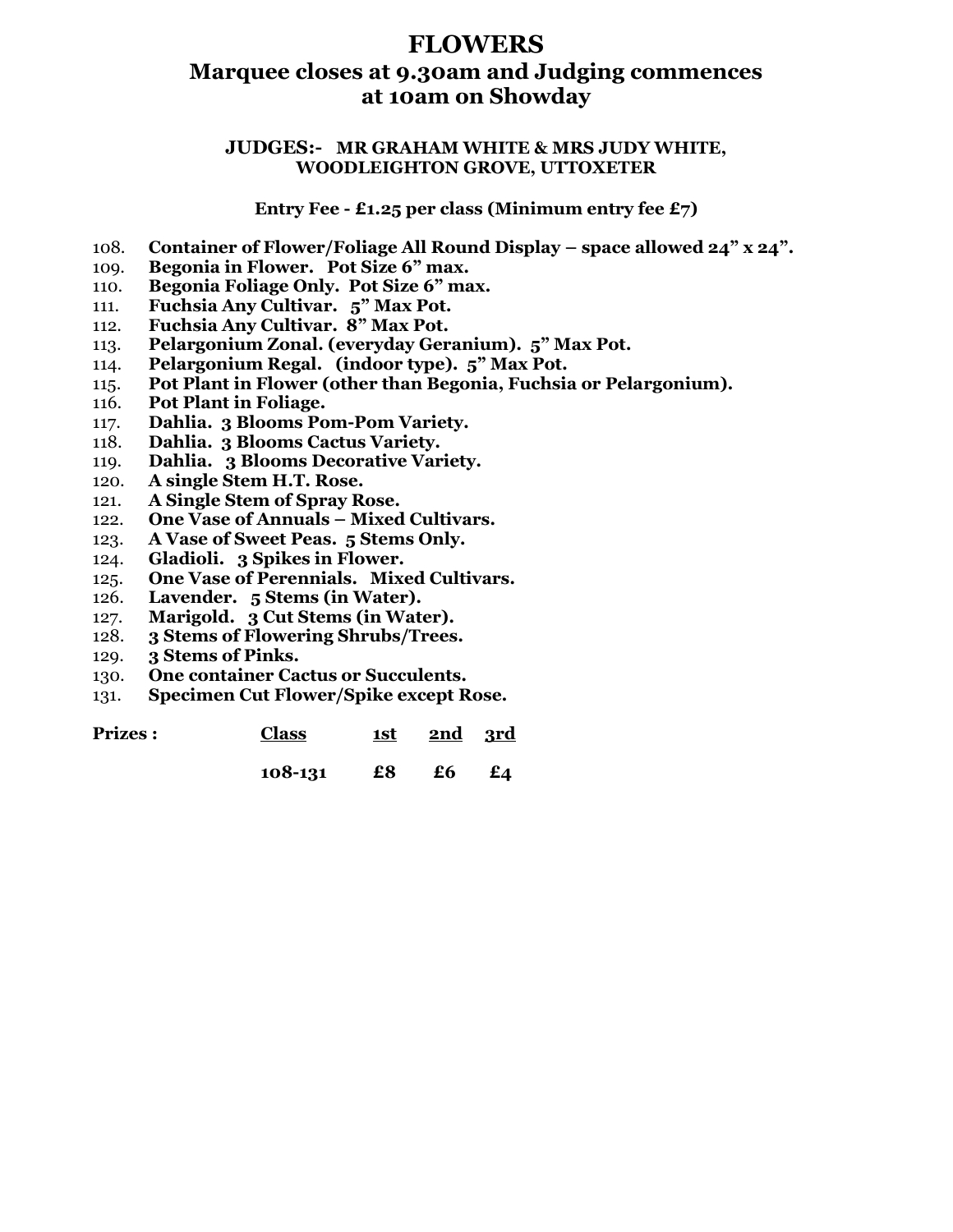# **VEGETABLES AND FRUIT Marquee closes at 9.30am and Judging commences at 10am on Showday**

#### **JUDGE :- MR DAVID THORNTON, CHIRBURY, SHROPSHIRE**

#### **Entry Fee - £1.25 per class (Minimum entry fee £7)**

- 133. **A Collection of Garden Vegetables and Fruit** shown for effect.
	- (space available width of table 4 foot)
- 134. **Potatoes,** five white )
- 135. **Potatoes**, five coloured
- 136. **Onions**, four heaviest shown as grown. (must be sound)
- 137. **Onions**, three (dressed)
- 138. **Beans**, six runner
- 139. **Beans**, six dwarf
- 140. **Beans**, six broad
- 141. **Peas**, six pods
- 142. **Carrots**, long/intermediate/stump, 3" stalks
- 143. **Tomatoes**, Traditional Five
- 144. **Tomatoes**, Cherry Nine
- 145. **Tomatoes,** any other, may include Beefsteak
- 146. **Marrow**s a brace
- 147. **Marrow**, one heaviest
- 148. **Shallots**, 12 not to exceed 30mm
- 149. **Shallots**, 12 large exhibition
- 150. **Cabbages**, two (3" stems)
- 151. **Cauliflower,** two (3" stems)
- 152. **Lettuce**, two (with roots)
- 153. **Beetroot,** three (untrimmed)
- 154. **Cucumber,** one only
- 155. **Any Other Vegetable** , 1 entry per person
- 156. **Soft Fruit**, other than Currants dish of Ten
- 157. **Currants,** black & other than , One Dish on strings
- 158. **Stone Fruit,** not less than five and not more than Nine fruits per dish of one kind

| <b>Prizes:</b> | <b>Class</b>   | <u> 1st</u> | 2nd       | 3rd |
|----------------|----------------|-------------|-----------|-----|
|                | 133<br>134-158 | £20<br>£8   | £10<br>£6 | £5  |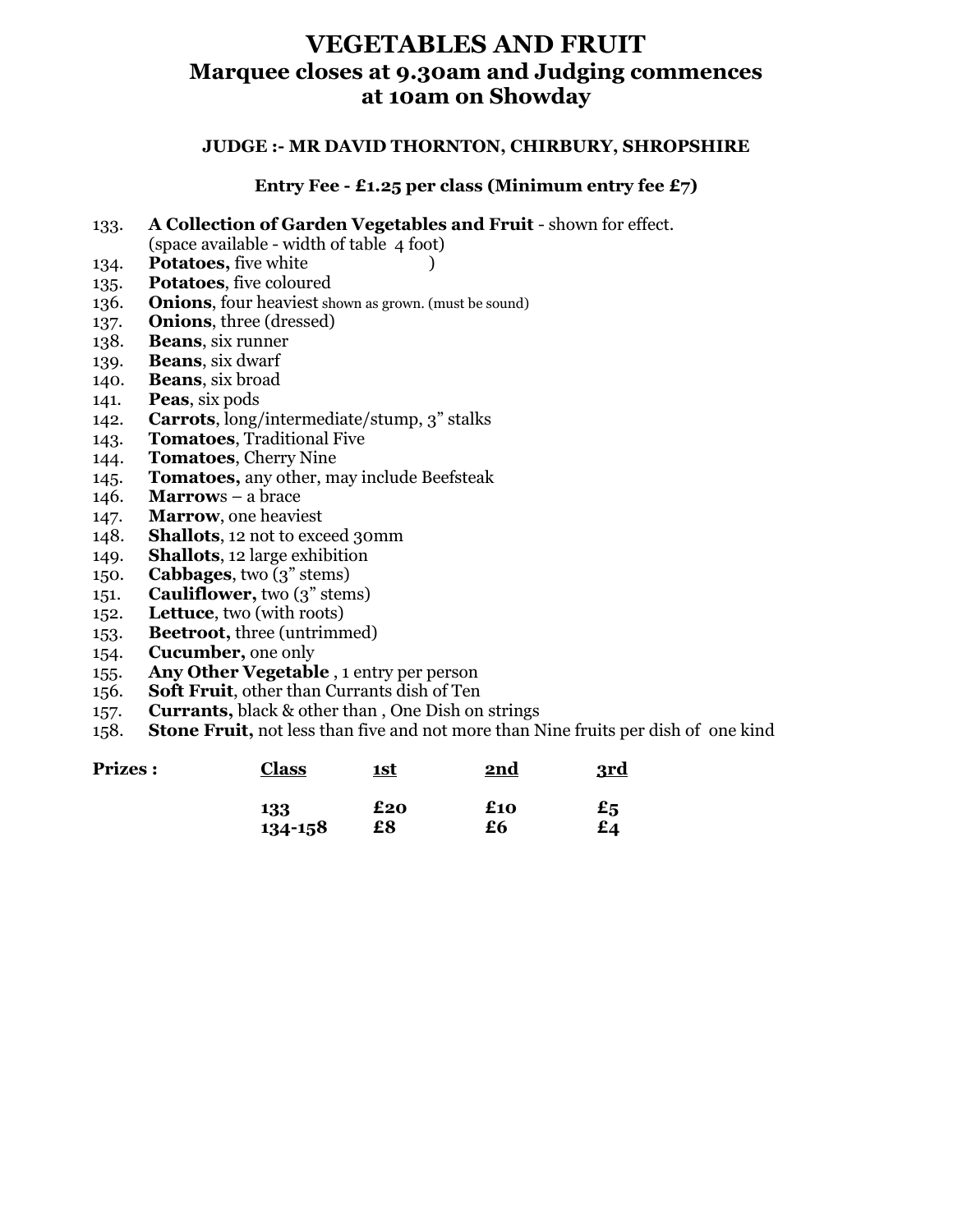# **DOMESTIC CLASSES**

## **Marquee closes at 9.30am and Judging commences at 10am on Showday**

## **JUDGES :-**

#### **MRS MINNA ANDREWS MRS NANCY HAWKSWORTH MRS JUDITH TATTERSALL MRS VICKY FARMER**

#### **NOTE**

**ALL Children's entries are FREE provided they are accompanied by an Adult Entry satisfying the Society's £7 minimum entry fee requirement. Thank you.**

## **DOMESTIC CLASSES**

## *Recipes for 2019*

Exhibits in Classes **160-173** should be placed in **Polythene Bags!** Most Recipes are given in metric. Exhibits in Classes **174-180** max. jar size 454g & only **one** entry per mixture. State date that entry was made **in full** on label. Sugar preserves fill to rim. Vinegar preserves fill to within ½ in. **NB - No trade names on jars or lids**

**Class** 

#### **160. Melting Moments, to be made by a child not exceeding 8 years of age.**

(age on entry form and to accompany exhibit – *No Entry Fee*.)

**Recipe:** 100g (4oz) butter, 50g(2oz) sugar, 1 egg, 150g(5oz) SR flour, pinch of salt, 50g(2oz) crunchy nut corn flakes, glacé cherries.

**Method:** Cream butter and sugar until soft and white, then beat in egg. Add flour and salt sieved together and mix to a firm dough. Dampen your hands, roll into balls about the size of a walnut and roll in the crunchy nut corn flakes. Place on a greased baking tray, allowing room for them to spread. Flatten a little and place a glacé cherry in the centre of each biscuit. Bake in a moderate oven at 160° C/325 °F/Gas 3 for 20 mins. . **Display 5 on a plate.**

#### **161. Weetabix Tea Bread, to be made by a child 9 to 12 years of age.**

(age on entry form and to accompany exhibit – *No Entry Fee*.) **Recipe:** 200g (8oz) SR flour, sieved, 3 weetabix, 250ml (0.5pint) milk, 225g (9oz) sugar, 150g (6oz) sultanas, 1 beaten egg.

**Method**: Soak the weetabix, sugar & sultanas in the milk overnight. Pre heat the oven to 180°C/350°F/ Gas 4. Add the beaten egg to the mixture and fold in the SR flour. Grease and line a 2lb loaf tin. Bake for 1 hr.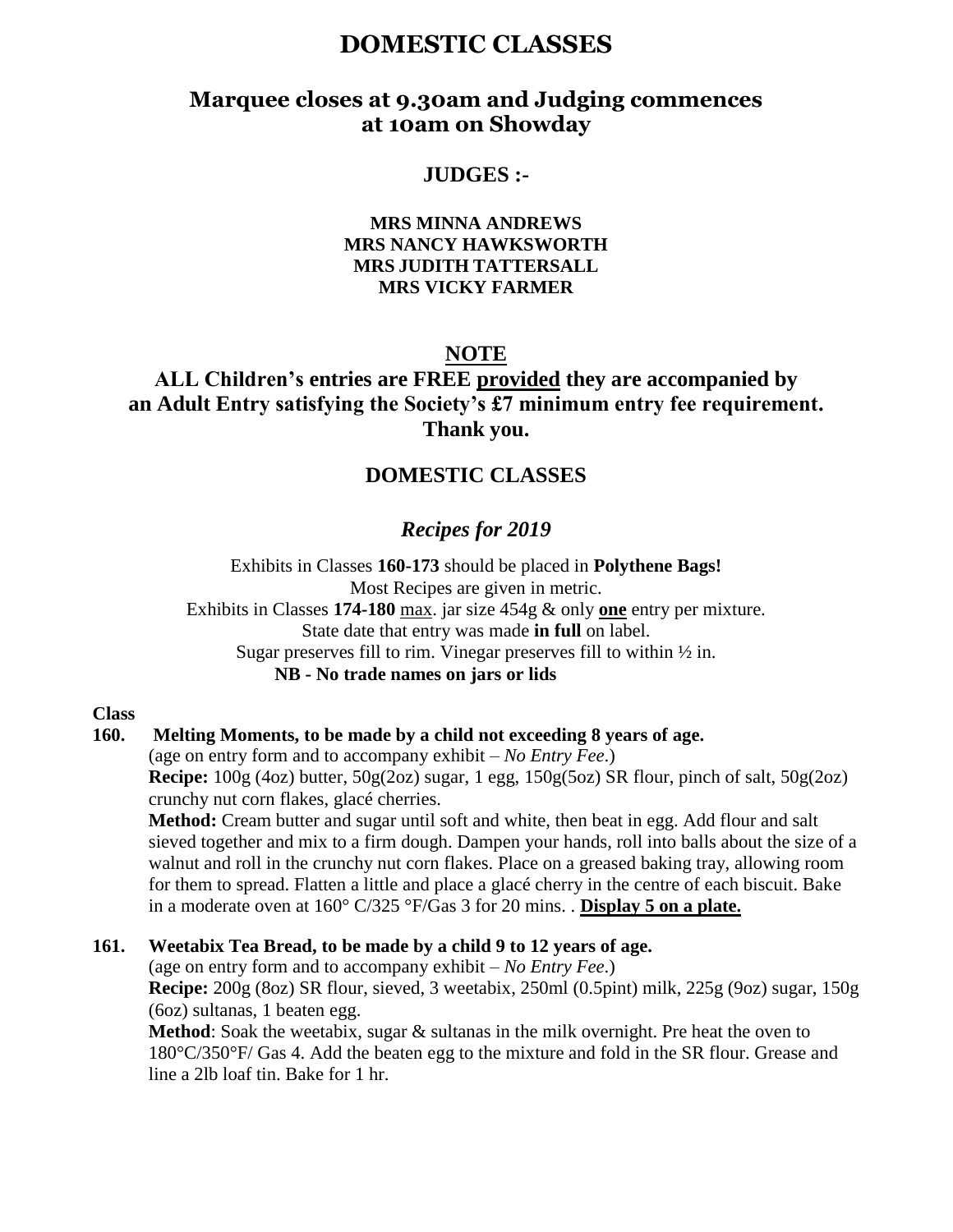## **162. 15 minute Fudge, to be made by a child 13 to 16 years of age.**

(age on entry form and to accompany exhibit – *No Entry Fee*.) **Recipe:** 250g chopped dark chocolate, 250g smooth peanut butter (plus 2 tbsp), 125g coconut oil (plus 1 tbsp), 150g sifted icing sugar.

**Method**: Put the chocolate, peanut butter and coconut oil in a heatproof bowl. Heat in the microwave for 2 mins, then in 15 second bursts, stirring each time, until melted, (alternatively over a pan of gently simmering water). Remove from the heat and whisk in the icing sugar. Pour into a lined 20cm square tin. In a pan, melt together the extra coconut oil and extra peanut butter, mix until smooth, then swirl into the chocolate fudge. Chill for 1½ hours or until set. Cut into 2 cm squares. Store in the fridge. **Display 9 on a plate.**

## **163. Victoria Sandwich**

**Recipe:** (NB-This recipe is given in Imperial Measures) 6oz margarine/butter, 6oz caster sugar, 3 medium eggs, 6oz SR flour, few drops of vanilla essence, raspberry jam. M**ethod:** Sieve flour, beat margarine until soft. Add sugar & essence, cream together until mixture is light and fluffy. Add eggs one at a time together with a tablespoon of flour beat well after each addition, stir in remainder of flour. Place mixture into 2 lined **18cm** sandwich tins. Smooth level with a knife. Bake in moderately hot oven 180°C/350°F/Gas 4 for 20–35 mins or until cooked. When cold sandwich together with raspberry jam and dust with caster sugar.

## **164. Sausage Meat Layer Pie**

**Recipe:** 225g homemade shortcrust pastry. **Filling:** 225g pork sausage meat, 1 small onion finely chopped or grated, 2 level tsp tomato chutney, 225g Philadelphia cheese, 10g cornflour,  $\frac{1}{2}$  tsp mixed herbs, 2 tbsp milk, seasoning, egg glaze.

**Method:** Line a 20cm flan ring or similar with ⅔ of the pastry. Mix together the sausagemeat, onion, and chutney. Spread over half of the mixture in the pastry shell. In a separate bowl blend the Philadelphia and cornflour until smooth. Gradually add the milk and herbs. Season well. Spread over the sausagemeat layer then top with the remaining sausagemeat. Use the remainder of the pastry to form a lid. Glaze then bake in oven preheated to 200°C/400°F/Gas 6 for 15mins, then reduce heat to 180°C/350°F/Gas 4 for further 35-40mins. (May be eaten hot or cold.)

## **165. Sticky Lemon Drizzle & Poppy Seed Cake**

**Recipe:** 175g soft unsalted butter, 175g caster sugar, 3 large beaten eggs, 175g sifted SR flour, finely grated zest of 2 lemons, 15g poppy seeds, plus extra to sprinkle. Topping: 4 tbsp caster sugar, 6 tbsp icing sugar, 1tbsp lemon juice.

**Method**: Preheat oven to 180°C/350°F/Gas 4. Grease a 900g (2 lb) loaf tin and line it with non-stick baking paper (extending over the sides). Cream the butter and caster sugar until light and fluffy, then beat in the eggs a little at a time. Fold the flour into the mixture and then stir in the lemon zest, poppy seeds and 4 tbsp water. Pour the mixture into the prepared tin and bake for approx. 45mins. To make the topping, put the caster sugar in a pan with 3 tbsp of water and heat until the sugar dissolves, boil for 2mins. Prick the top of the cake with a skewer several times and pour over the syrup. Leave the cake to cool in the tin, then lift it out, using the lining paper. Mix the icing sugar with the lemon juice and spoon over the cake. Sprinkle with extra poppy seeds.

## **166. Spinach, Leek & Gruyère Tart**

**Recipe:** 30g butter, 175g leeks (trimmed & finely sliced), 150g young spinach leaves (coarsely chopped), 2 beaten eggs, 150ml each of double cream & milk (or 300ml milk), 90g grated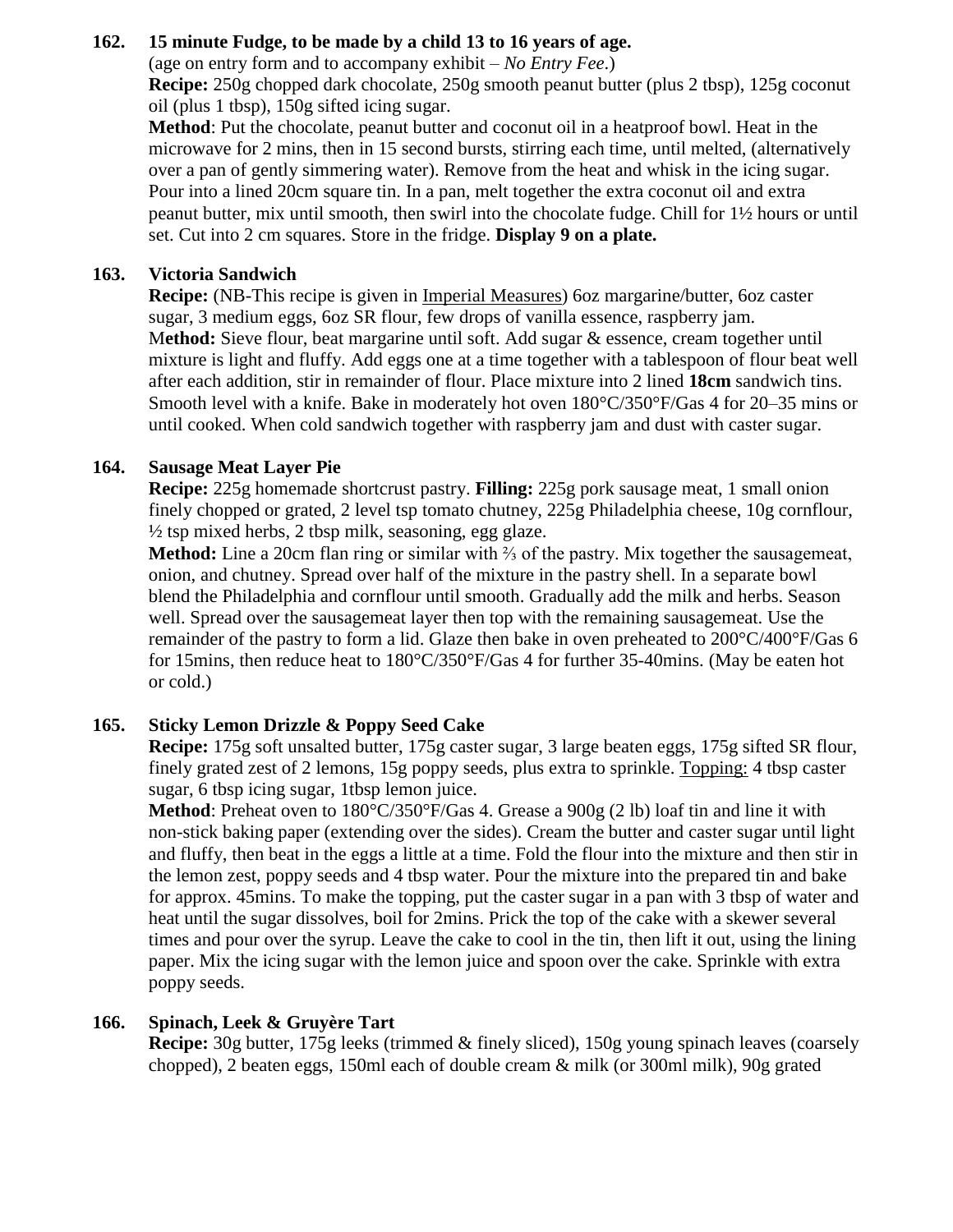Gruyère cheese ( if unavailable use Emmental or similar), salt & black pepper. 175g homemade shortcrust pastry.

**Method:** Preheat oven to 220°C/425°F/Gas 7. Roll out pastry (after wrapping in cling film and chilling for 30 mins), on a floured work surface. Use to line the 23cm loose bottomed fluted flan tin. Gently prick the bottom of the pastry shell with a fork. Line with foil or greaseproof paper and fill with baking beans (or rice or pasta). Put the tin on a heated baking tray and bake for 15-20 mins, removing the foil and beans for the final 10 mins. Meanwhile make the filling, melt the butter in a frying pan, add the leeks, and cook over a high heat for 5 mins or until just beginning to turn golden brown. Add the spinach and cook for about 2 mins until it just begins to wilt. Spoon the filling into the pastry shell. Mix together the eggs, milk, cream and Gruyère cheese in a jug, season with salt & pepper, and pour into the pastry shell. Reduce the oven temperature to 180°C/350°F/Gas 4 and bake for 25 mins or until the filling is golden and set.

#### **167. "One Stage" Chocolate Cake**

**Recipe:** 175g butter or luxury margarine, 175g caster sugar, 175g SR flour sieved together with  $1\frac{1}{2}$  level tsp baking powder, 2 large eggs, 2 heaped tbsp cocoa powder blended with 2 tbsp hot water (leave to cool). "One Stage" Icing: 90g butter or luxury margarine, 250g sieved icing sugar, 2 tbsp hot water with 1 heaped tbsp cocoa blended in well (leave to cool). **Method:** Preheat oven to 160°C/325°F/Gas 3. Place all the ingredients in a mixing bowl and beat with a wooden spoon until well mixed (2-3 mins). Place the mixture in two 7-in, deep sandwich cake tins (previously bottom lined with greaseproof paper and brushed with melted butter/margarine). Bake in the middle of the oven for 25-35 mins. Turn out and cool on a wire tray. Make the icing by placing all the ingredients in a mixing bowl and beat together with a wooden spoon until well mixed (2-3 mins).

Sandwich the cakes together with some of the icing. Spread or pipe the remainder on the top of the cake.

#### **168. Shredded Orange Cup Cakes**

**Recipe:** 85g softened butter or soft margarine, 85g caster sugar, 1 large lightly beaten egg, 85g SR flour, 25g ground almonds, grated juice & rind of 1 orange. Topping: 1 orange, 55g caster sugar, 15g toasted, flaked almonds.

**Method:** Preheat oven to 180°C/350°F/Gas 4. Put 12 paper baking cases in a muffin pan, or put 12 double-layer baking cases on a baking sheet. Put the butter and sugar in a bowl and beat together until light & fluffy. Gradually beat in the egg. Add the flour, ground almonds and orange rind and, using a large metal spoon, fold into mixture. Fold in the orange juice. Spoon the mixture into the paper cases. Bake for 20-30 mins or until well risen and golden brown. Meanwhile make the topping – using a citrus zester, pare the rind from the orange, then squeeze the juice. Put the rind, juice and sugar in a saucepan and heat gently, stirring until the sugar has dissolved, then simmer for 5 mins. When the cupcakes have cooked, prick them all over with a skewer. Spoon a little warm syrup and rind over each cupcake, then sprinkle the flaked almonds on top. Transfer to a wire rack to cool. **Display 5 on a plate.**

#### **169. Apple Plate Pie (Homemade shortcrust pastry top & bottom) – max diam 9ins**

#### **170. Potato Bread**

**Recipe:** 500g strong white flour – plus extra for dusting, 1 tsp salt, 15g butter, 1 x 7g sachet fast-action yeast, 250g cold mashed potato, about 250 ml lukewarm water, sunflower oil for greasing. (Makes 2 small loaves, using 2 x 500g loaf tins)

**Method:** Put the flour and salt into a large bowl, rub in the butter then stir in the yeast. Add the potato, rubbing it loosely into the flour. Make a well in the middle of the ingredients and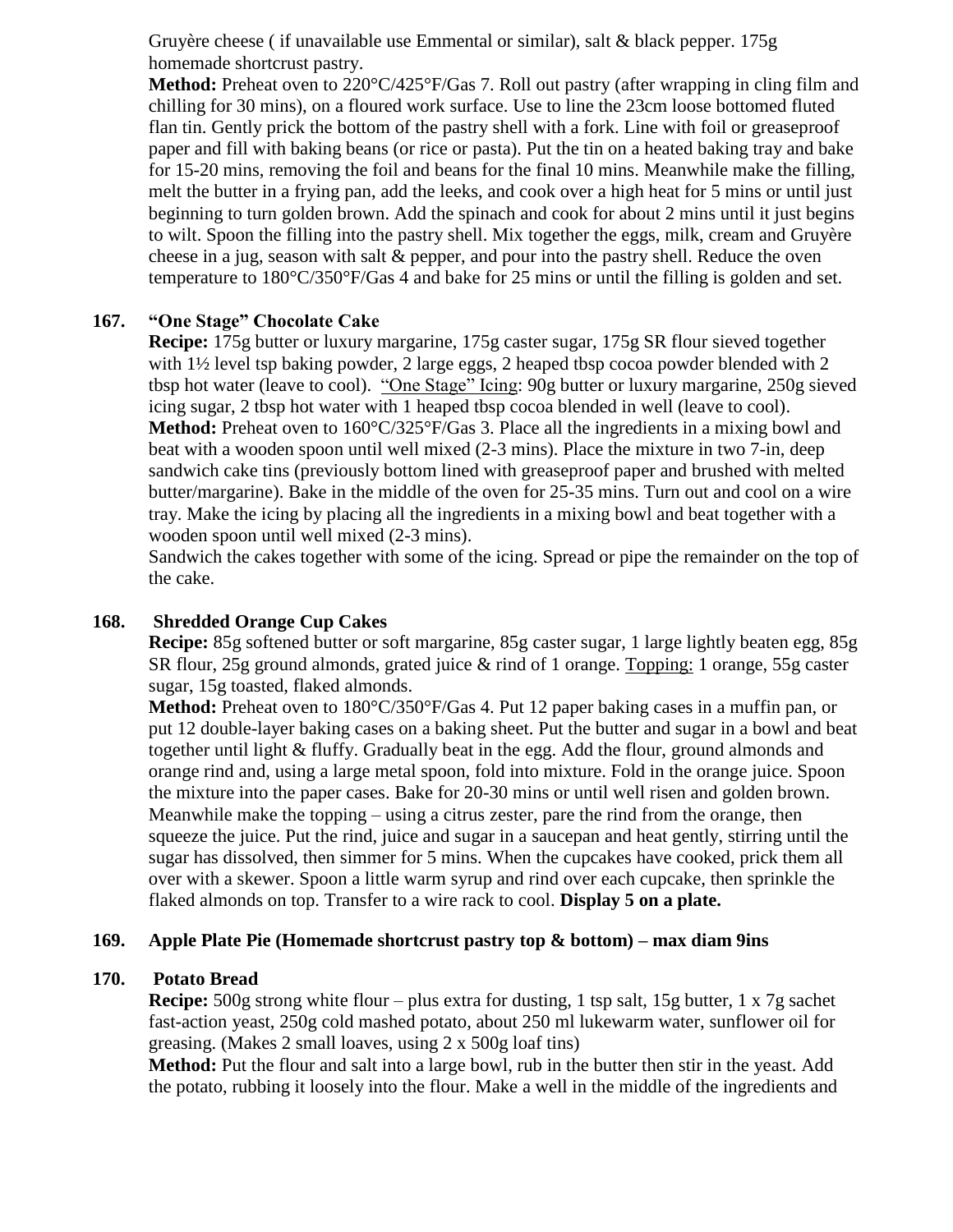add enough water to mix to a soft, quite sticky, dough. Knead the dough on a floured surface until smooth and elastic, then shape into a round. Place in a lightly oiled large bowl, cover with oiled cling film, and leave to rise in a warm place for about 1 hour or until doubled in size. Turn out the dough on to a a lightly floured surface and knock back with your fists. Knead until smooth and elastic. Lightly oil the loaf tins. Divide the dough in half, and shape to fit the tins, tucking the ends underneath. Place in the tins. Cover loosely with oiled cling film and leave in a warm place to rise for 30 mins or until the dough reaches the top of the tins. Bake in a preheated oven at  $230^{\circ}C/450^{\circ}F/G$  as 8 for 10 mins; reduce the oven temperature to  $200^{\circ}$ C/400°F/Gas 6 and bake for 20-25 mins until golden. Tap the base of the loaves to see if they are cooked; they should sound hollow. **Display 1 loaf.**

## **171. Truffles – Chilli & Ginger**

**Recipe:** 100g chilli-flavoured dark chocolate (70% cocoa), broken into small pieces, 100 ml double cream, 1 tbsp liquid glucose, 25g unsalted butter in small pieces, 25g finely chopped glace ginger. Dusting Mixture 4 tbsp of granulated sugar mixed with ¼ tsp of crushed dried chilli flakes, plus optional cocoa powder.

**Method:** Put the chocolate, cream, liquid glucose and butter in a bowl and place over a pan of simmering water. Leave to melt gently, stirring occasionally, until smooth and combined. (Make sure you keep the heat low; if the mixture gets too hot it will split) Remove the bowl from the heat and whilst cooling add the chopped ginger and stir well. Cover and chill overnight until the mixture has thickened. Scoop out rounded teaspoons of the mixture and place on a sheet of non-stick baking paper. Tip the sugar  $\&$  chilli into a bowl and mix well. Dust hands with cocoa powder (optional), before [quickly](/quickly) rolling the truffles, one at a time, into balls then roll them in the dusting mixture until they are well coated. Chill. **Display 9 on a plate.**

#### **172. A decorated Cake to celebrate "A Wedding Anniversary" (Decoration (***homemade***) only to be judged).**

## **173. Cheese and Potato Picnic Pie. - FOR MEN ONLY**

**Recipe:** 350g plain flour, 175g butter, 2 tsp finely chopped thyme (or 1 tsp dried thyme), 4 tbsp cold water. 25g butter, 1 large peeled  $\&$  chopped onion, 1 medium peeled  $\&$  cubed potato, 300g grated cheddar cheese, 2 large eggs, 4 tbsp single cream, 2 tbsp chopped parsley, black pepper, beaten egg for glaze.

**Method**: Make the pastry with the first 4 ingredients. (A little more water may be needed). Wrap in cling film and refrigerate for 30 mins. Heat the butter in a pan and add the onion  $\&$ potato. Cook slowly with the lid on for 5-10 mins until cooked but not browned. Remove from heat and cool. Stir in the cheese. Beat the eggs, cream and parsley together. Add these to the pan. Heat the oven to 200°C/400°F/Gas 6. Cut the pastry in two pieces, one slightly larger than the other. Roll out the larger piece to a circle big enough to line a 23cm flan tin. Trim the edges. Pour in the cheese filling and spread evenly. Roll out the smaller piece to a circle for the topping. Wet the edges of the bottom piece and carefully put the lid on top. Seal the edges together and trim. Use the pastry trimmings to make decorations for the top. Glaze the top with beaten egg. Bake for 40 mins until golden brown. (May be eaten hot or cold.)

#### **174. Jar of Strawberry Jam**

**175. Jar of Peach & Amaretto Jam Recipe: 1.3kg** peaches, 250 ml water, juice of 2 lemons, 1.3kg granulated sugar (warmed), 45 ml amaretto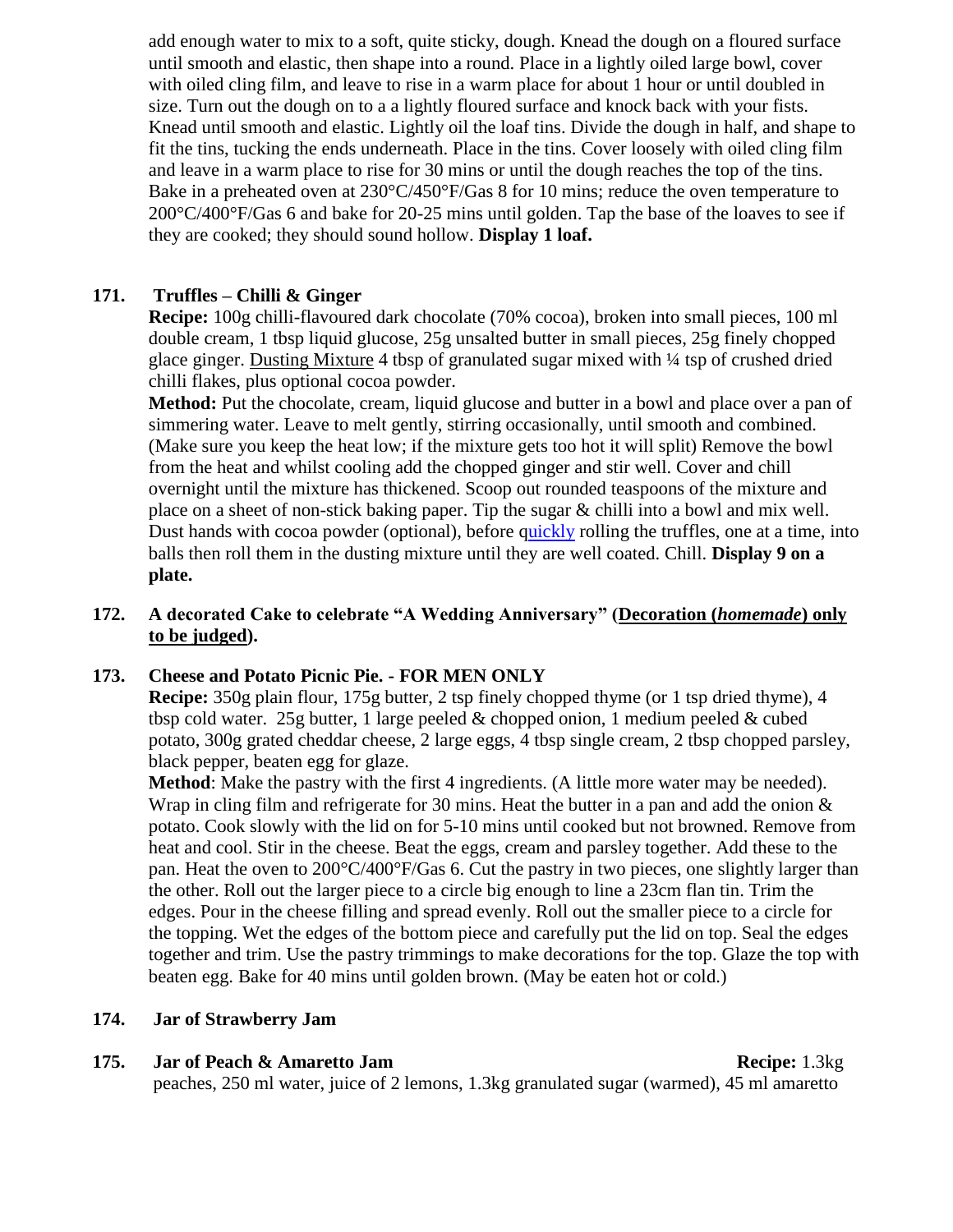liqueur.

**Method:** carefully peel the peaches using a vegetable peeler, or blanch briefly in boiling water, then peel with a knife. Reserve the skins. Halve and stone (pit) the fruit, dice the flesh and put in a pan with the water. Place the skins in a small pan with water to cover. Boil until the liquid is reduced to 30 ml/ 2 tbsp. Press the skins and liquid through a sieve into the peaches. Cover and simmer for approx. 20 mins, or until soft. Add the lemon juice and sugar to the pan. Heat, stirring, until the sugar has dissolved completely. Bring to the boil for 10-15 mins, or until setting point {105°C/220°F) is reached. Remove from the heat and skim of any scum using a slotted spoon. Leave the jam to cool for about 10 mins, then stir in the amaretto and pour into warmed sterilised jars. Seal and label in the usual way.

## **176. Jar of Lemon & Ginger Marmalade**

- **177. Jar of Fruit Jelly**
- **178. Jar of Orange Curd**
- **179. Chutney (please state if hot)**
- **180. Jar of Piccalilli**
- **181. Bottle of Homemade Fruit Liqueur**
- **182. Bottle of Homemade Wine**

**Class** 

| <b>Prizes:</b> | Class              | <u>1st</u> | <u>2nd</u> | <u>3rd</u>                                                 | <u>4th</u> | <u>5th</u> |
|----------------|--------------------|------------|------------|------------------------------------------------------------|------------|------------|
|                | 160-162<br>163-182 | £8<br>£8   | £6<br>£6   | $\boldsymbol{\mathfrak{s}}$<br>$\boldsymbol{\mathsf{e}}_5$ | £⊿         | £3         |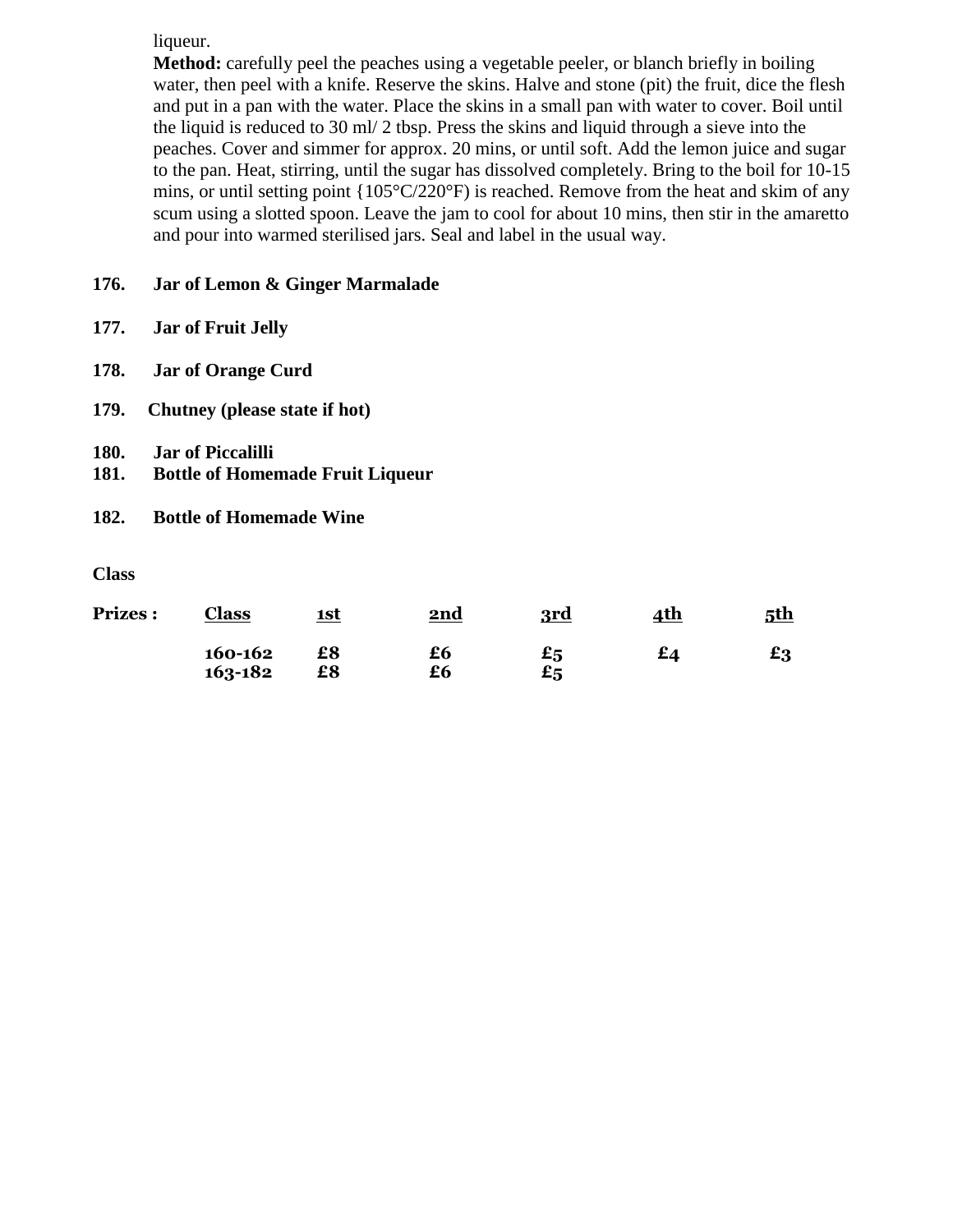# **CHILDREN'S SECTION**

## **Marquee closes at 9.30am and Judging commences at 10am on Showday**

**ALL Children's Classes are FREE to enter but they must be accompanied by an Adult Entry too satisfying the Society's £7 minimum entry fee requirement.** 

#### **JUDGES :- MISS KAREN BIRD AND MS FRIEDA BILLINGHAM**

**The classification for the Children's Classes has this year been set by:-**

**Miss Karen Bird Stonehouse Studios Drayton Lane Drayton Bassett Tamworth Tel 07455 428641**

## **Ages of children as at the 1st September 2019**

## **THEMES:-**

#### **A Picture or Collage, using any medium, of any size:-**

- o Friendship
- o Old McDonald had a Farm
- o Wild, Wonderful or Weird
- o Picture It!

## **Get Creative and make:-**

- o A Sock Creature Puppet
- o A Decorated Hard Boiled Egg
- o A Decorated Wellington Boot
- o A Terrarium

#### **Class**

- **195. For children up to 7 years of age**
- **196. For children 7 - 11 years of age inclusive**
- **197. For children 12 – 16 years of age inclusive**
- **198. 16 years of age and over**

| <b>Prizes:</b> | <b>Class</b> | <u>1st</u> | 2nd | <u>3rd</u> | <u>4th</u> | <u>5th</u> |
|----------------|--------------|------------|-----|------------|------------|------------|
|                | 195-198      | £8         | £6  |            |            | £3         |